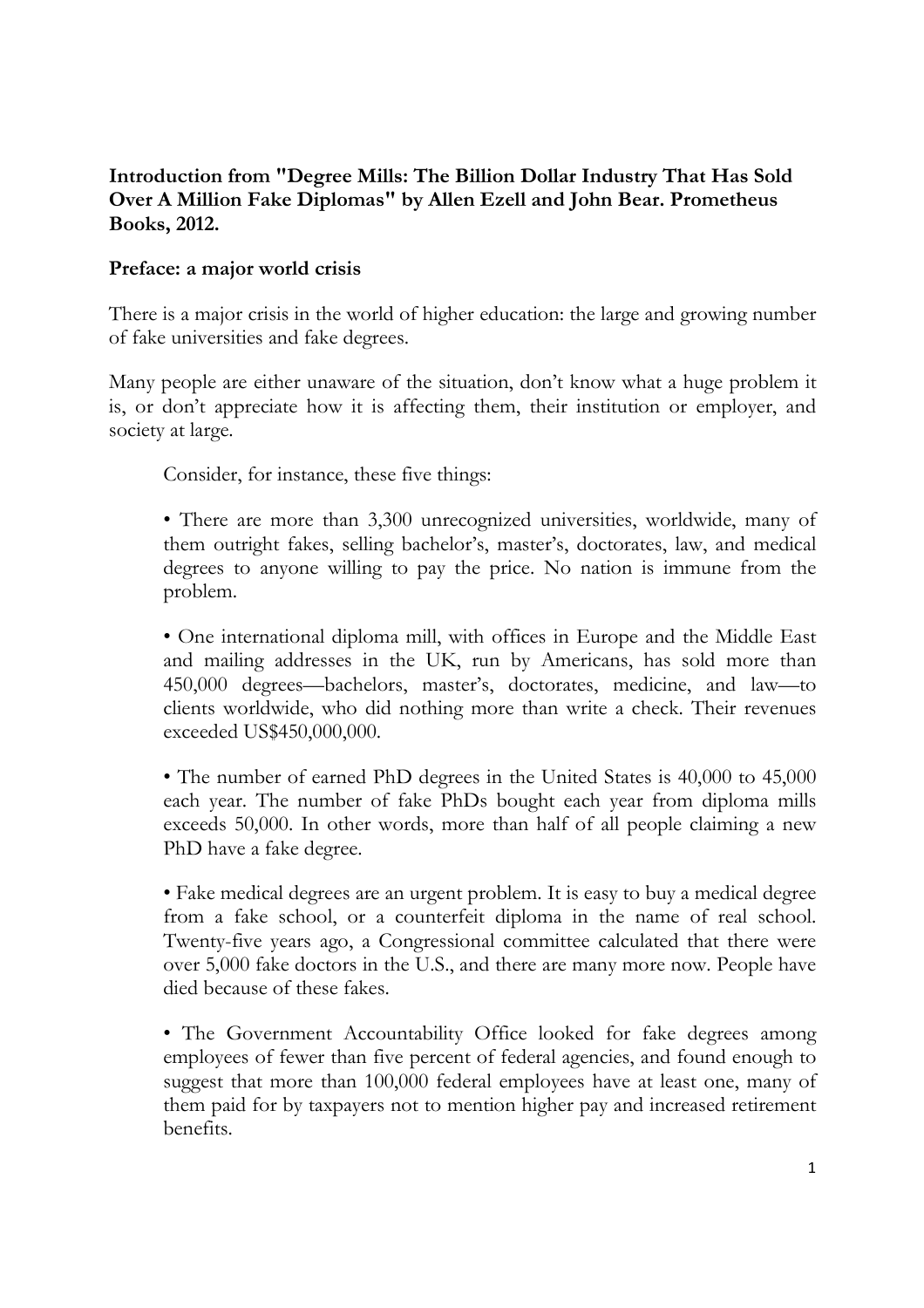And if we needed another reminder, just before this book went to press, Allen Ezell received a call, made from New York City, by the registrar of Amhurst University, whose "campus" is a mail forwarding service in Colorado. Ezell was offered an MBA for \$2,400, no questions asked, with a free bachelor's degree thrown in. After a short pause, the price came down \$400 "because you're a veteran."

No wonder Ezell has been heard to mutter, "Oh, if only I still had my badge!"

Both authors have been working for more than 35 years to expose and close down these dangerous fakes. We begin our book with the biggest phony ever.

## **Introduction: another day at the office**

For Nicolas Tanasescu, it's just another day at the office.<sup>1</sup>

He takes the trolley from his flat at the western edge of Bucharest, Romania, and gets off at Calea Victoriei. He walks half a block down a nondescript street in the business district of the Romanian capital city and turns left into a narrow passageway, Pasajul Victoriei. Number 48 is an old red-brick two-story building. Downstairs is a bar, "TZ's Cotton Club," and a modeling agency called Top Model. Nicolas climbs an unmarked wide staircase leading to the upper floor.

It is nearly 10 PM, and there is a steady stream of men and women climbing those stairs for their night's work. The office runs twenty-four hours a day, seven days a week, but the 10 PM to 6 AM shift is the busiest, with about fifty people—Romanians, South Africans, and a scattering of other nationalities—sitting at computer terminals in what they call the DL Room: an array of small drab cubicles.

Most are in their twenties and thirties. All of them speak excellent, if slightly accented, English. Like most of the others, Nicolas earns just over a dollar an hour. That's not a great wage even in this economically depressed country, but with unemployment around 10 percent, he is glad to have work.

He fits a telephone headset and microphone apparatus to his head, adjusts the small computer screen, and settles in for his night's work: telephoning potential customers all over North America.

The office manager, who is also the owner of the business, strolls up and down the aisles, amiably nodding and smiling at his employees.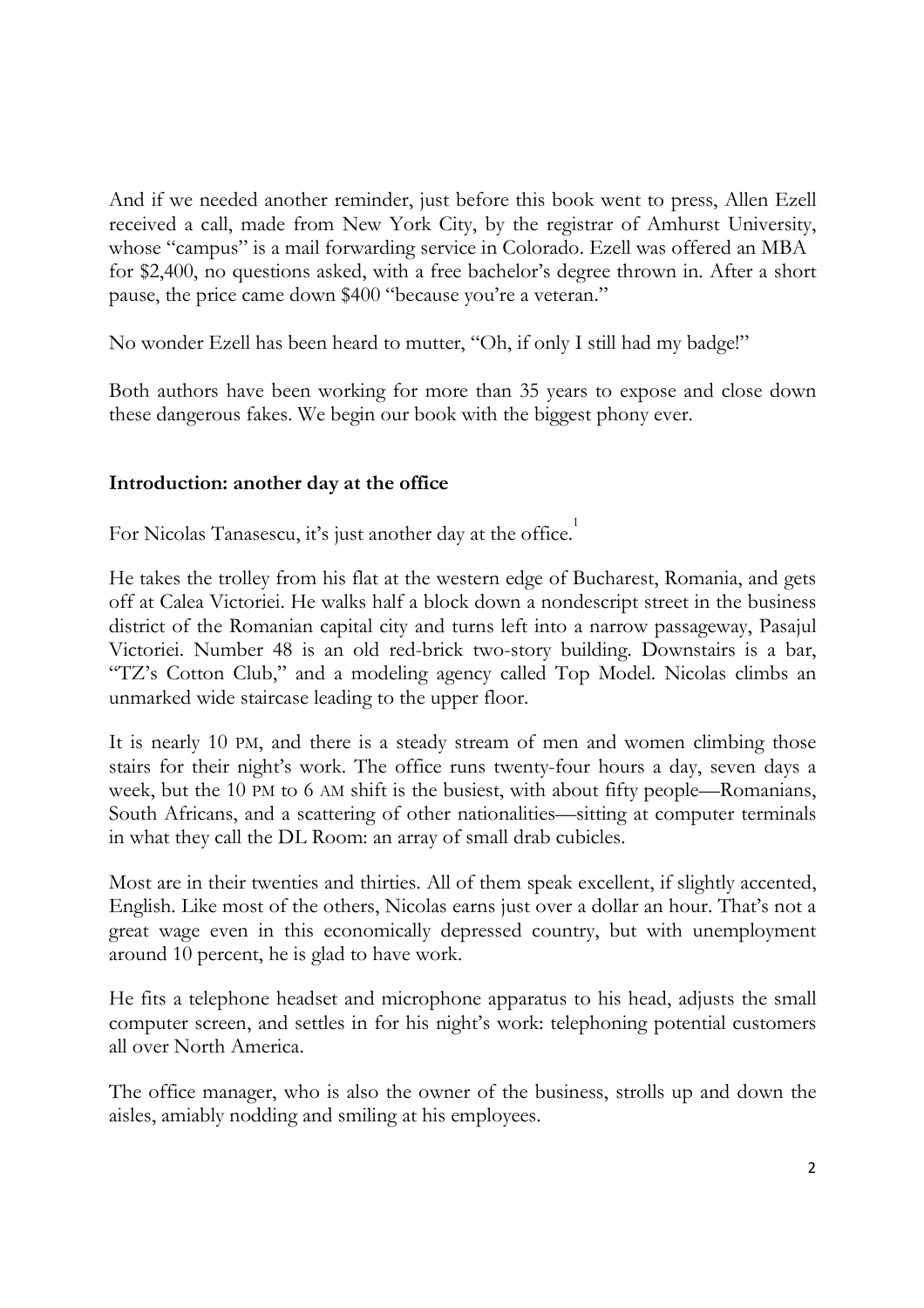He is a short, plump, bald American who looks to be in his sixties and sports a white beard and always wears an American baseball cap. He is, in fact, a rabbi from Boston, Massachusetts, who divides his time between Romania and another branch of his business in Jerusalem, where the office closes for the orthodox holy day at sundown on Friday.

On an average day, he earns more than \$150,000. A million dollars a week. Fifty million dollars a year. And he's been doing this for many years.

His business is selling fake university degrees, by telephone, to people all over the United States and Canada. More than two hundred thousand degrees have been sold to date, including bachelor's, master's, MBAs, doctorates, law degrees, and medical degrees in every possible specialty, from neurosurgery to pediatrics.

What's going on here?

This is one of the most recent and most ambitious manifestations of a business that has been around since at least the fourteenth century: the selling of university degrees to people willing to pay the price and to take the risk.

Nicolas dials his first client, a businessman in Cleveland who has responded to an unsolicited e-mail, and leaves a message on an answering machine somewhere in New York City. "Hi, this is Nicolas. I'm a registrar with the University Degree Program. I apologize for my European accent. We just wanted to contact you to tell you that, because we have some spaces left in our program, we reduced our registration fee by more than \$2,000. What I am going to tell you is very important, so if you don't understand everything I say, just let me know. If now is a good time for you, I'll explain our new program and answer any questions that you might have."

The odds are one in three that within the next fifteen minutes, Nicolas will make a \$2,000 sale, perhaps more if the man in Cleveland decides to buy two or three degrees complete with transcripts and a degree-verification service.

Just another day at the office.

We estimate that Nicolas's employer has sold more than \$450 million worth of fake degrees to Americans and Canadians. And he is employed by just one of many sellers of fake and worthless degrees, each of whom is earning many millions of dollars a year.

We know these numbers through a combination of methods: unhappy "deep throat" employees who supply the information, detective work of various kinds, and the most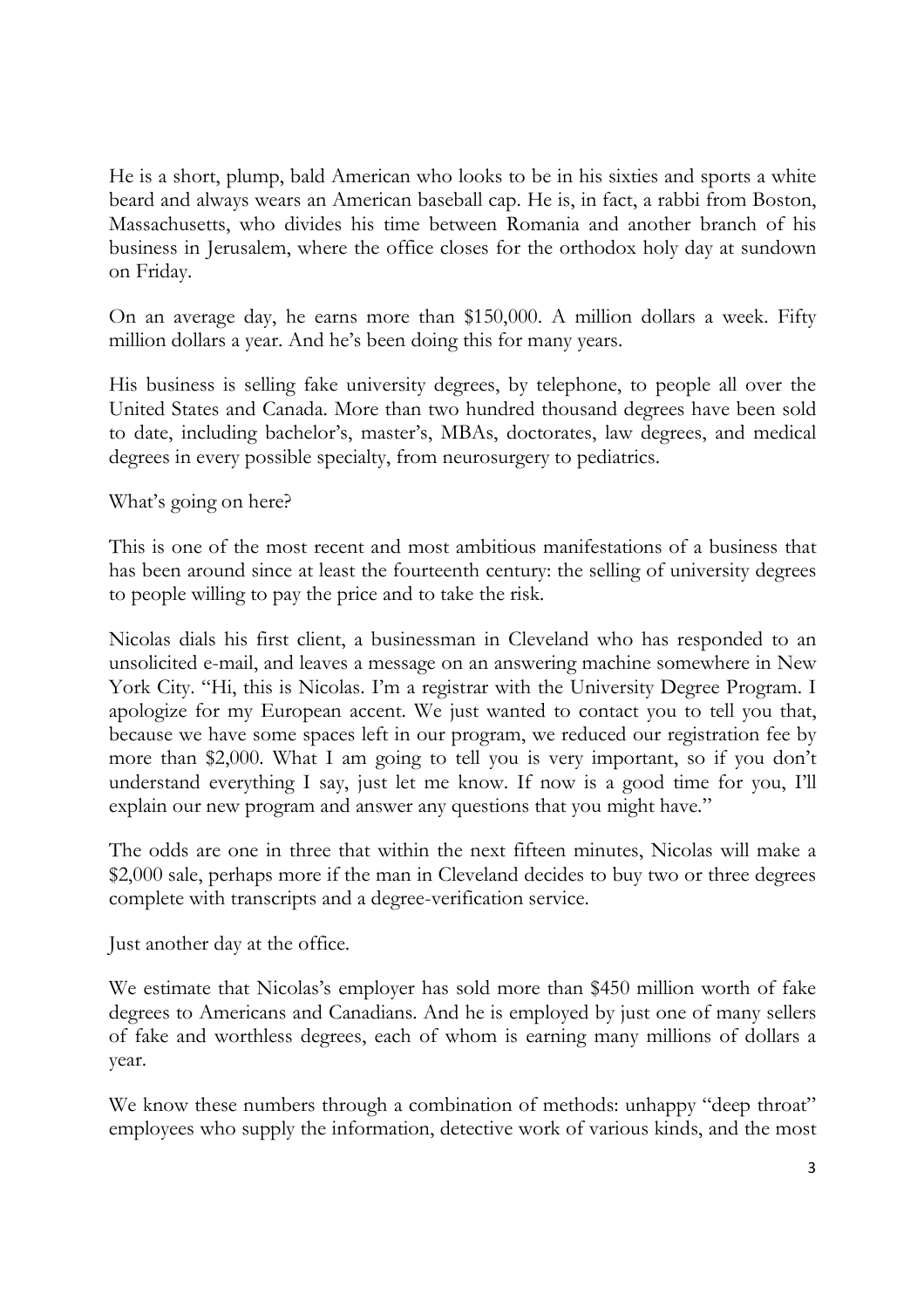accurate means, the inspection of the evidence collected in those cases when federal search warrants are executed. (There has been no search at Nicolas's employer.)

For example, the California-based degree mill called Columbia State University, which pretended to be in Louisiana and sold its PhDs by return mail for \$3,000 each, made bank deposits of well over \$10 million, perhaps as much as \$72 million, during its last four years of operation. An employee of Columbia State testified before congress that her employer took in more than a million dollars a month over one six-month period in 1998.

When the FBI executed a search warrant at LaSalle University in Louisiana (not to be confused with the real LaSalle in Pennsylvania), they found evidence of \$36.5 million in recent bank deposits and was able to seize \$10.75 million that had not yet gone toward the lavish lifestyle of the university's founder.<sup>2</sup>

And a most interesting window into the world of these entities opened a crack with an advertisement for the sale of Almeda University, self-admitted seller of "bogus…degrees." The ad, run in a Boise, Idaho newspaper, offered the "university" for sale for up to \$5 million, saying that annual revenue exceeded \$3 million, and, rather candidly, said that the reason for selling was bad press in Florida from cops that got caught with bogus Almeda degrees.

In 2011, we estimate the worldwide sales of fake degrees at \$300 million per year or more. Over the last decade, fake degree sales have easily exceeded a billion dollars. At an average cost of \$1,000 per degree, a low estimate, this suggests at least one million customers. 3

Is this selling of degrees something new? Not at all. It has been identified as a major national problem for nearly one hundred years. Here's a brief overview of the history of the problem; these matters will be discussed in more detail in the next chapter.

In the 1920s, there were dozens of page-one degree-mill stories in the *New York Times*  alone: "Diploma Mill Facts Laid before Senators," "Says 15,000 Have Bought Bogus Medical Diplomas," "Spiegel Held for Selling Fake Law Degrees," "3,000 Fake Diplomas Obtained in Chicago," and so on.<sup>4</sup> US Senate hearings on degree mills were held in 1924, but no action was taken.

This pattern—problem, concern, publicity, demand for action, and then nothing was to repeat itself several times in the decades to come, roughly in twenty-year cycles.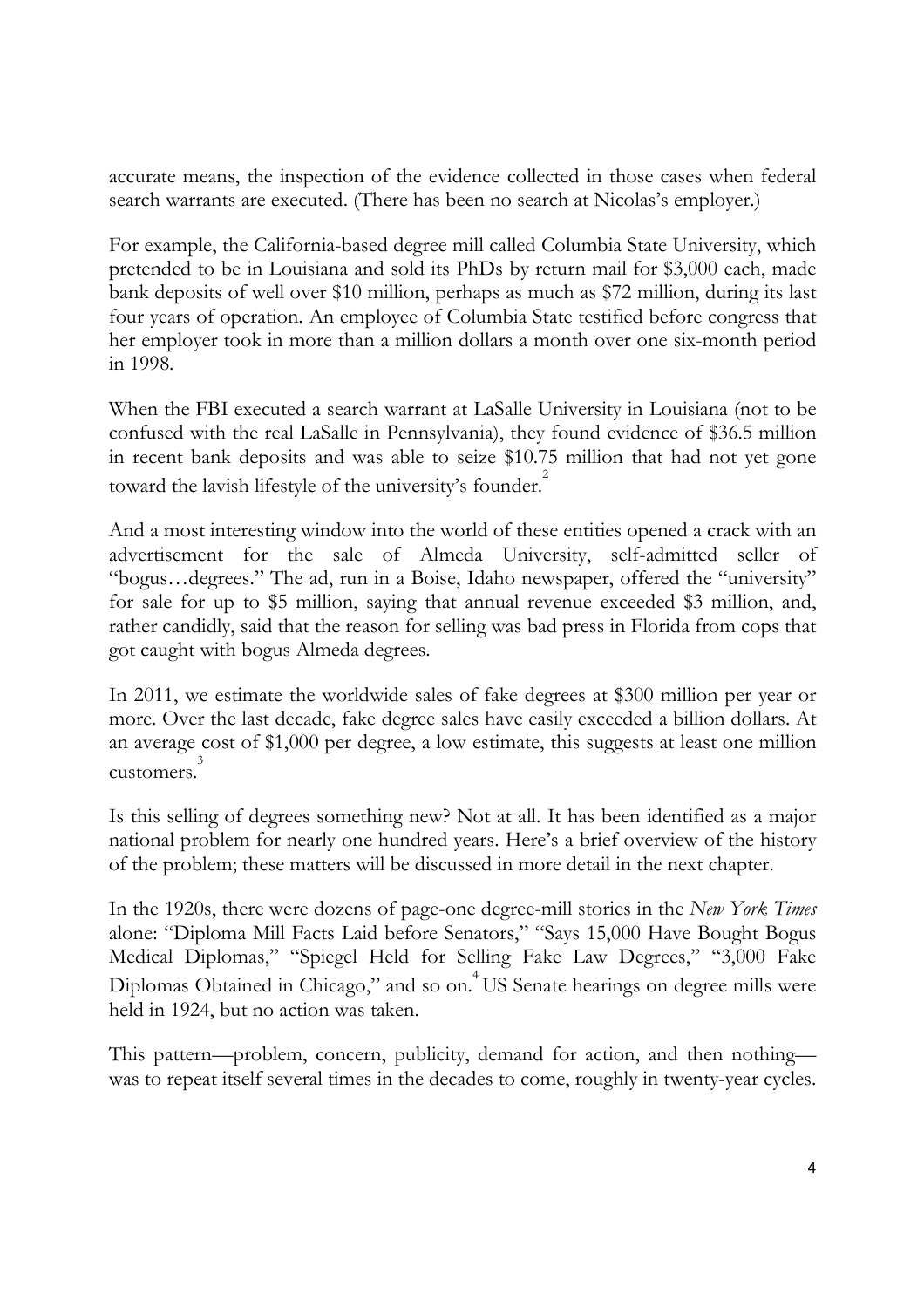In the 1940s, the National Education Association established a Committee on Fraudulent Schools and Colleges and launched a "crusade" against degree mills, publishing articles in their journal with titles such as "Degrees for Sale."

In 1950, Benjamin Fine, the distinguished education editor of the *New York Times*, stated that there are "more than 1,000 questionable or outright fraudulent schools and colleges in the United States."

In 1959, US Secretary of Health, Education and Welfare Arthur S. Flemming stated in a US Office of Education press release dated October 29, 1959, that "Degree mills have become such a blight on the American educational scene that I have come to the conclusion that the Department of Health, Education and Welfare has a responsibility about them."

A year later, Flemming wrote that

"I am not so optimistic as to believe that we have uncovered all degree mills since public attention was drawn to this situation five months ago. Therefore . . . we will continue to make known the existence of degree mills whenever we find them operative. It is in the public interest for us to create a national and international awareness of the inadequacy and utter worthlessness of degree mills."<sup>5</sup>

Twenty years later, Allen Ezell's DipScam task force in the FBI marked the first and, still, the only time that a government agency seriously dealt with the problem. But with Ezell's retirement in 1991, DipScam ended.

In 1985 and 1986, Rep. Claude Pepper's Subcommittee on Diploma Fraud concluded that more than five hundred thousand Americans were currently using fake degrees, more than 5,000 of them medical degrees.

In 1998, Ezell and John Bear addressed a group of federal personnel officers and federal background investigators, giving information on the growth and seriousness of the degree-mill problem. A good many people left that auditorium in Pittsburgh seemingly determined to *do something* about this national problem.

In the summer of 2003, Ezell and Bear were invited to Washington by the Office of Personnel Management as principal speakers in two four-hour workshops on degree mills.<sup>6</sup> Nearly five hundred HR and security officers left that hall seemingly determined to *do something* about the problem.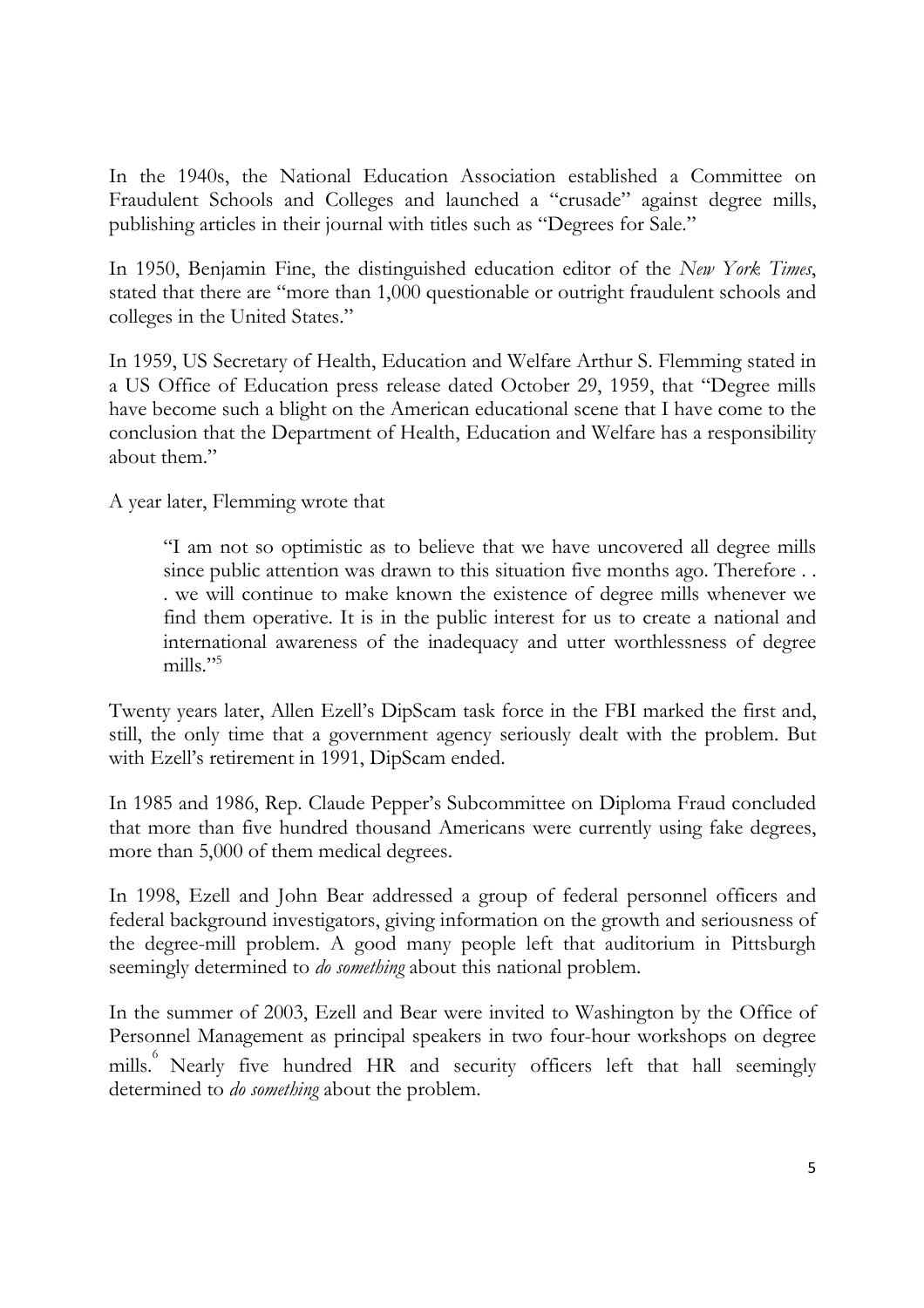In 2004, a diploma-mill summit was held in Washington, where representatives of the FBI, the FTC, the Government Accountability Office, the Office of Personnel Management, the House of Representatives, and the Senate vowed to "protect the federal workforce" from the scourge of fake degrees.

Later that year, the Office of Personnel Management held two more workshops on degree-mill issues for hundreds more HR and security officers. In May, the US Senate Committee on Governmental Affairs, chaired by Sen. Susan Collins of Maine, held two days of hearings titled "Bogus Degrees and Unmet Expectations: Are Taxpayer Dollars Subsidizing Diploma Mills?" In July, the Council for Higher Education Accreditation held a two-day workshop, focusing both on degree mills and accreditation mills.

Is Washington really waking up to the problem? Or is this just another cyclical resurfacing of concern that will fade away just as it did in the twenties, the forties, the sixties, and the eighties? Have things gotten so out of hand—like Nazism in the thirties, civil rights abuses in the fifties, or drugs in the seventies—that this time it cannot be easily ignored?

As we have both watched and participated in various events up through 2011, we have grown increasingly pessimistic. Perhaps the most telling thing about Senator Collins's hearings was that there was absolutely no presence of any law enforcement agency.

No speaker urged the participation of the FBI, the postal service, the Secret Service, or any other enforcement agency to help with the problem.

No one suggested asking the US Attorney's office to initiate a criminal investigation.

No one suggested impaneling a federal grand jury, which could subpoena the records of the less-than-wonderful schools that refused to furnish such information to the committee.

No one noted that the fake-degree service called Degrees-R-Us, from which Senator Collins purchased two degrees more than three years earlier, was still in business and still selling fake degrees.

Two senators present, both former attorneys general, joked that if they were still in office, they would know how to handle the degree mills.

And when Congressman Howard P. "Buck" McKeon's Subcommittee on 21st Century Competitiveness subsequently held a hearing entitled "Are Current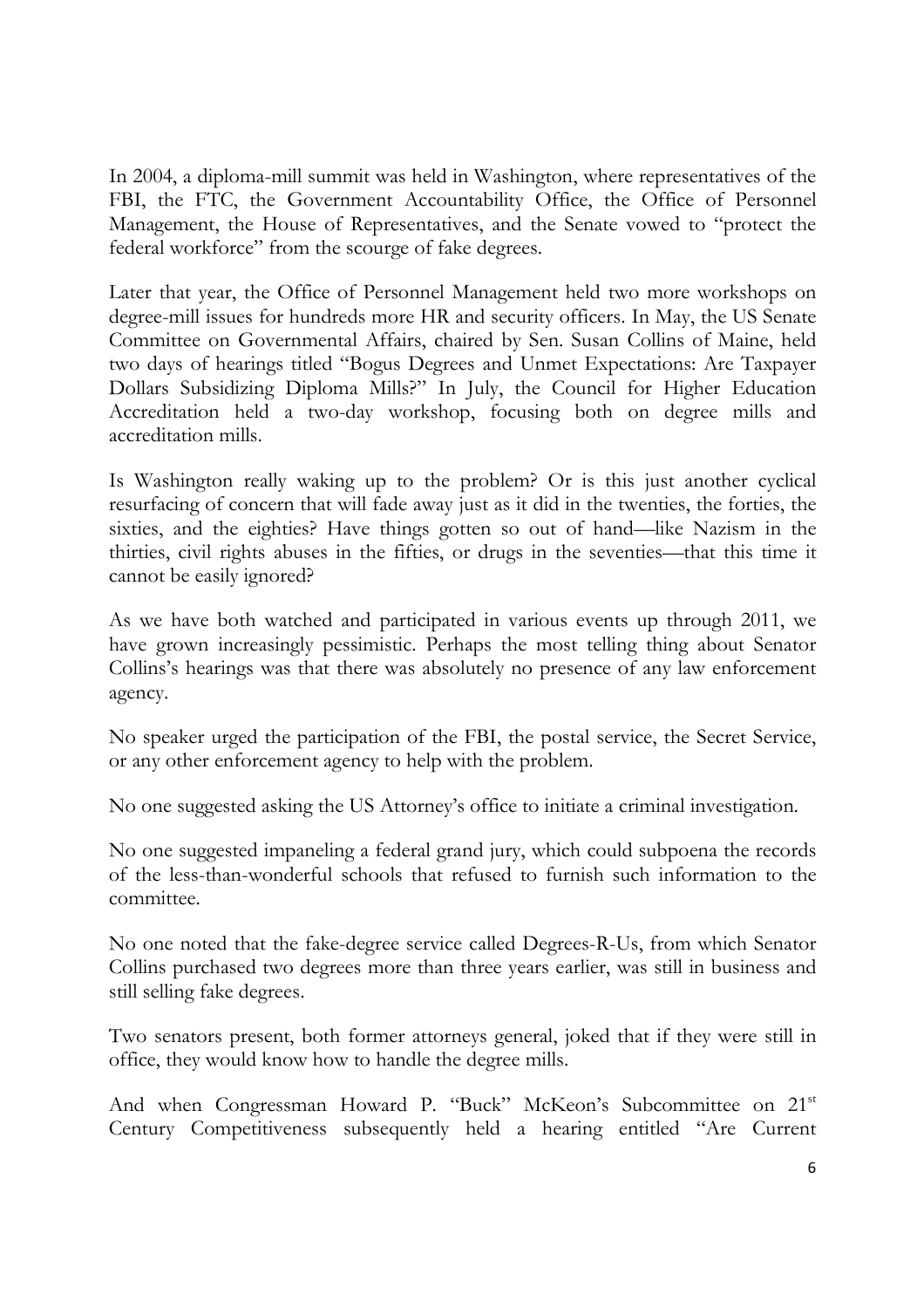Safeguards Protecting Taxpayers Against Diploma Mills," (one word answer: "no!"), he reminded the public that an earlier investigation determined that federal Head Start funds, intended for early childhood education programs, had been used to purchase fake degrees—and that, astonishingly, it was still not illegal to do this.

Maybe good things will happen. Maybe there will be some significant changes. But change often requires outrage. A woman might spend years petitioning for a traffic light on a busy corner, but nothing happens until a child is killed by a speeding car. Attempts to launch a health-care program for the elderly were ineffective for half a century until enough people got sufficiently angry that Congress finally listened and Medicare came into existence.

It is not just the occasional user of such degrees discovered by an employer, the media, or a law enforcement agency. It is truly a national, indeed an international, epidemic in which hundreds of thousands, very likely millions, of people are using degrees they did not earn.

But unlike a medical epidemic, in which one can observe large numbers of people suffering from smallpox, measles, and so forth, these fake degree cases are uncovered one at a time, often far from the glare of publicity. And when there *is* publicity, it is generally local at best and quickly forgotten.

Infrequently, a fake-degree case gets national attention, as happened in 2003 with the newly hired and almost instantly fired Notre Dame football coach who didn't have the degree he had been claiming to have for years. Generally, when the media do address the issue—a *60 Minutes* degree-mill segment in 1978 and a second one in 2005, a *20/20* segment, and three *Good Morning America* reports in the early 2000s they seem to be in the category of just another nine-(or fewer) day wonder: the buried Chilean miners, the landing of a jet liner in the East River, a pop star's latest antics . . . and, oh yes, here's a prominent politician, business leader, minister, or professor with a fake or useless degree.

In rare instances, the media have had a major impact, but only, it seems, if they pound away at the issue until it truly cannot be ignored. One of the rare instances of success was in 1983 at a time when many suppliers of fake degrees had moved from California to Arizona. The largest newspaper in the state, the *Arizona Republic*, assigned its two top investigative reporters, Rich Robertson and Jerry Seper, to the story, and what emerged was a devastating report, featured on page one for four consecutive days under the headline "Diploma Mills: A Festering Sore on Arizona Education." To show readers, and the legislature, how easy it is, the paper even founded its own university and accrediting agency.